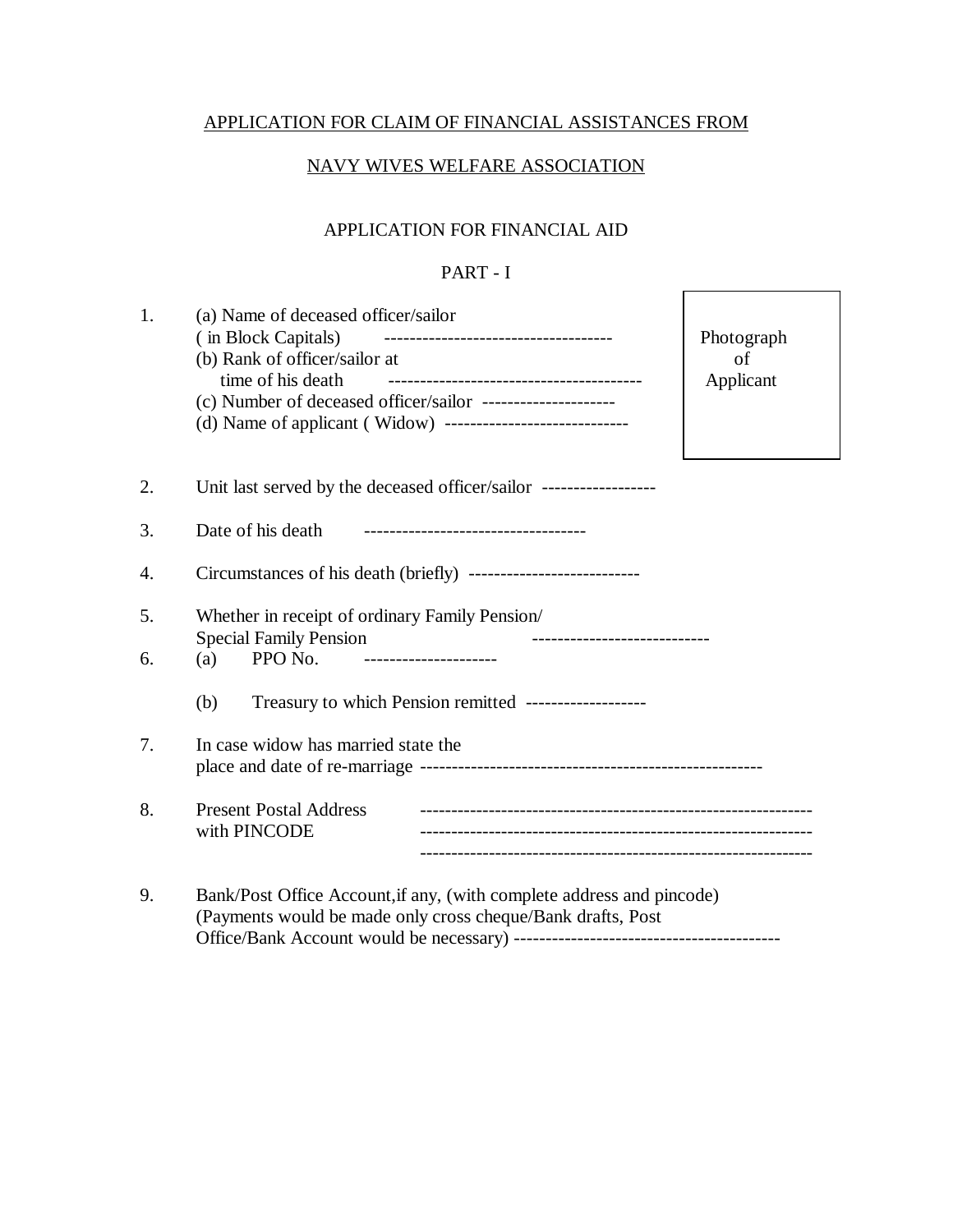#### PART - II

- 10. Details of financial Assistance received by the widow in the past:-
	- (a) Naval Headquarters
	- (b) Other State/Central Government Sources
- 11. Were your children provided any out of turn employment by Government/Navy?
- 12. Do you have any serving sons in the Navy, Army, Airforce? if so, gives details of name, rank, number and address in the present unit.

## PART - III

13. Certified that the information given above are complete and correct to the best on my knowledge.

Signature ----------------

Verification of signature/thumb impression by Panchayat President / Ward Councillor /Class I Gazetted Officer

Signed in my presence

Signature ------------------------

Date ------------------- Name/Designation ----------------------------

### PART IV

14. The facts given above by the applicant are correct to the best of my knowledge.

--------------------------------------------